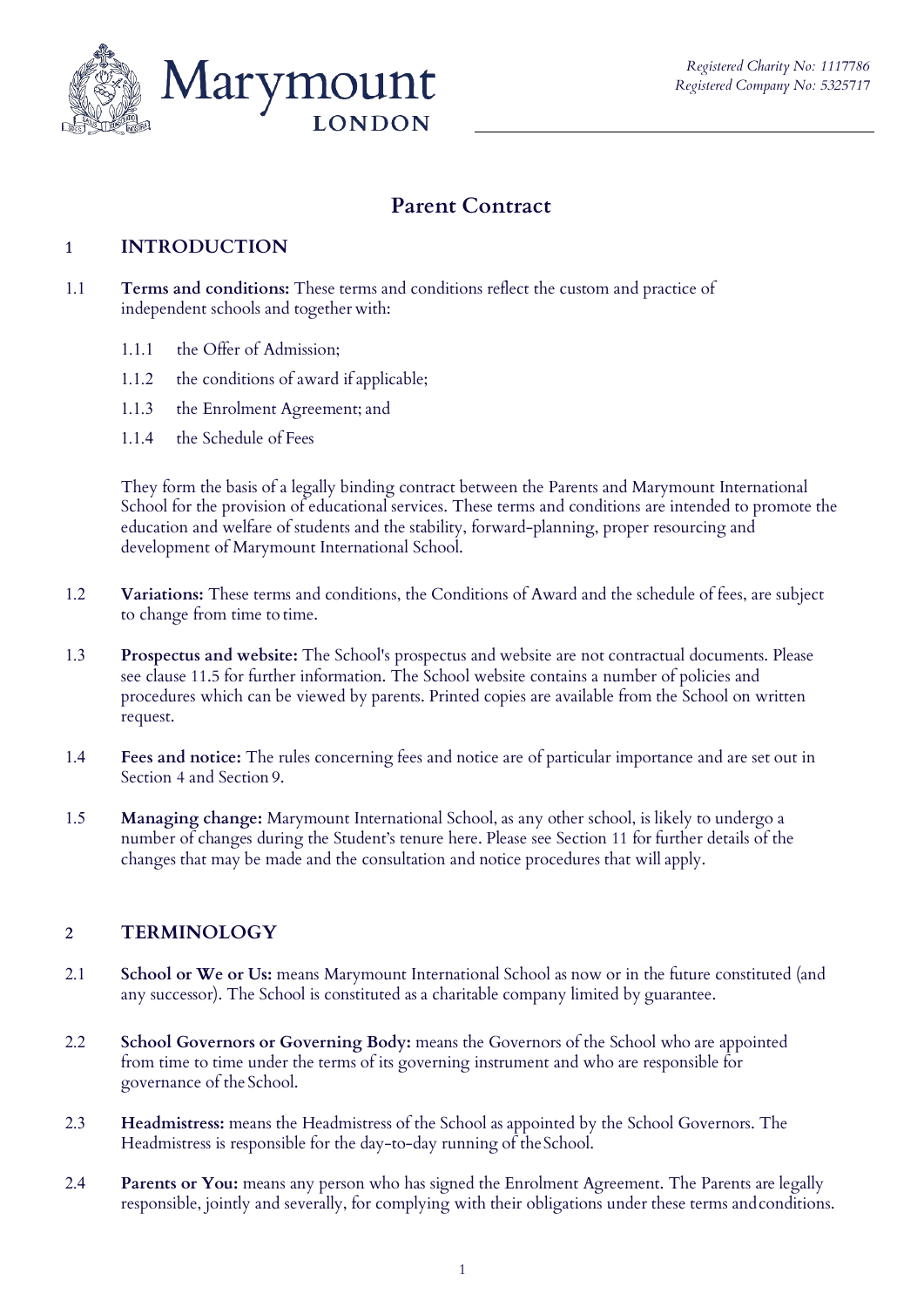Fees payable by a third party (for example, an employer, grandparent, step-parent without Parental Responsibility or third party credit provider) will be subject to a separate agreement between the School, the Parents and the third party. Please also see clause 4.3 and clause 11.6.

- 2.5 **Parental Responsibility:** Those who have Parental Responsibility (i.e. legal responsibility for the child) are entitled to receive relevant information concerning the child whether or not they are a party to this contract unless a court order has been made to the contrary, or there are other reasons which justify withholding information to safeguard the best interests and welfare of the child.
- 2.6 **Student:** Means the child named on the Enrolment Agreement. The Grade of the Student will be calculated in accordance with British educationalpractice.

#### **3 ADMISSION AND ENTRY TO THE SCHOOL**

- 3.1 **Registration and Admission:** Applicants will be considered as candidates for admission and entry to the School when the Application form has been completed and returned to us and the non-returnable Application Fee paid. Admission will be subject to the availability of a place and the Student and the Parents satisfying the admission requirements at the relevant time. **Admission** occurs when the Parents accept the Offer of Admission. **Entry** occurs on the date when the Student attends the School for the first time under these terms and conditions.
- 3.2 **Equality:** The School is a mainstream, boarding and day school for girls ages 11 to 18 years. Founded by the RSHM, the School has a Catholic ethos and welcomes staff and children from many different ethnic groups, backgrounds and creeds. Human rights and freedoms are respected. At present, our physical facilities for the disabled are limited, and we will do all that is reasonable to ensure that the School's culture, policies and procedures are made accessible to children who have disabilities and to comply with our legal and moral obligations under equality legislation in order to accommodate the needs of applicants and Students.
- 3.3 **Offer of Admission and Deposit:** A non-refundable Acceptance Fee as shown on the Annual Schedule of Fees for the relevant academic year will be payable when Parents accept the Offer of Admission and submit a signed Enrolment Agreement. The Refundable Deposit as shown on the schedule of fees for the relevant year will be payable when invoiced and will be retained in the general funds of the School until the Student leaves and will be repaid by means of a credit without interest to the final payment of Fees or other sums due to the School on leaving, unless stated otherwise in these terms and conditions, or unless the Parents wish to donate to the current School appeal. Please also see clause 9.8.
- 3.4 **Immigration:** The School is a registered UK Visas and Immigration sponsor. Sponsorship is available exclusively to seven day boarding students. Parents must speak with the Admissions team to discuss sponsorship, documentation, and payment requirements. It shall be the Parents' responsibility at all times to ensure that their child possesses the necessary and valid documentation, as well as the appropriate immigration permission to reside in the United Kingdom and to study at the School.

#### **4 FEES**

4.1 **Fees:** May include alone or in combination any of the Application Fee, the Acceptance Fee, the Refundable Deposit, tuition fees, boarding fees, fees for extra tuition, other extras such as house charges, clothing and equipment, photographs or other items ordered by the Parents or the Student or charges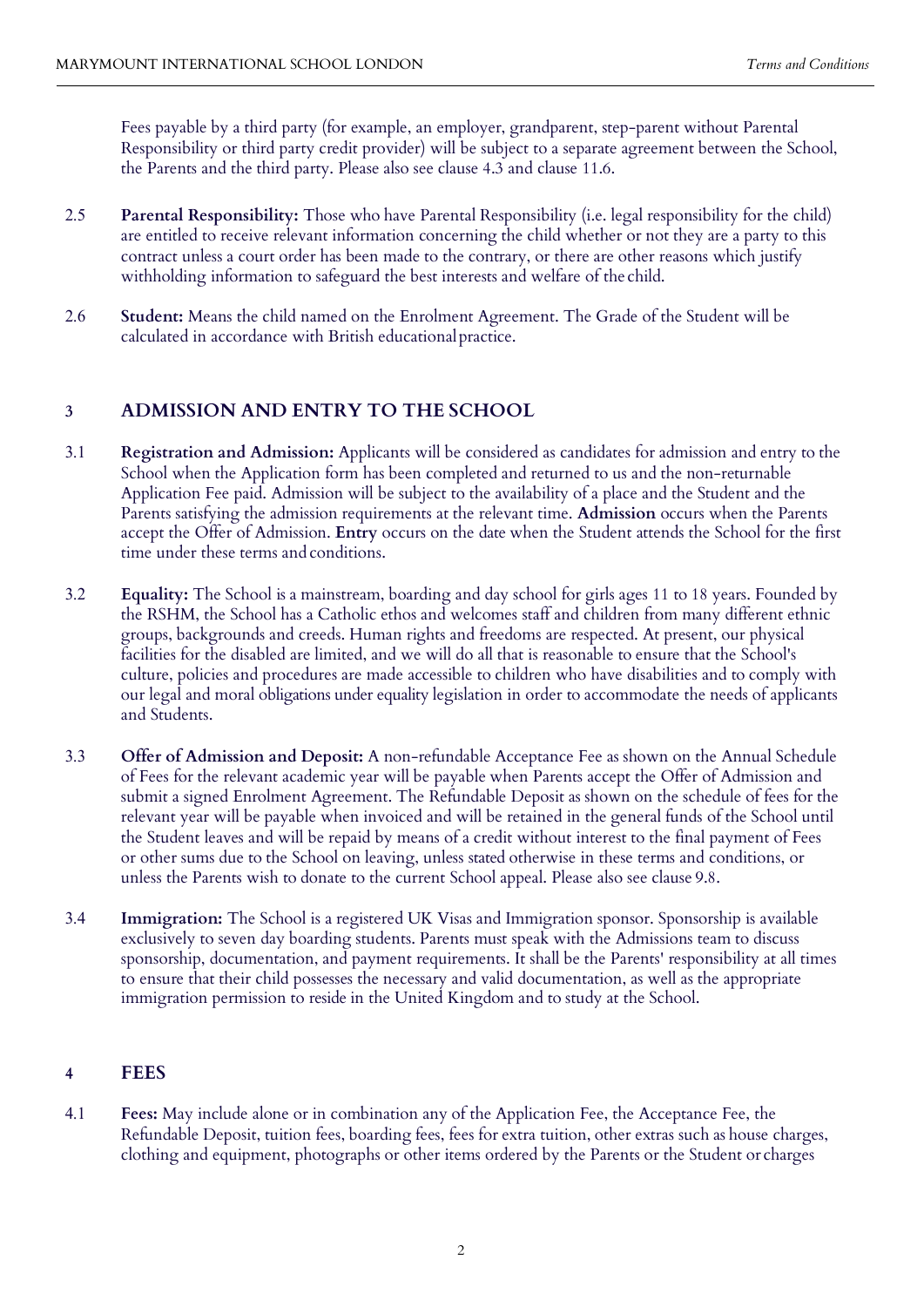arising in respect of educational visits, or damage where the Student alone or with others has caused willful loss or damage to School property or the property of any other person (fair wear and tear excluded), or bank charges arising from default in Fees payment or late payment charges if incurred.

- 4.2 **Payment of Fees:** The Parents jointly and severally agree to pay the Fees applicable to each Academic Year directly to the School, except where a separate agreement has been made between the Parents and the School for the deferment of payment of Fees. Fees for each Academic Year are due and payable as cleared funds before the 1st June preceding the commencement of the Academic Year to which they relate. If an item on the fees invoice is under query, the balance of that fees invoice must bepaid.
- 4.3 **Payment of Fees by a third party:** An agreement with a third party (such as an employer, grandparent, step-parent without parental responsibility or third party credit provider) to pay the Fees or any other sum due to the School does not release the Parents from liability if the third party defaults and does not affect the operation of any other of these terms and conditions unless an express release has been given in writing, signed by the Bursar. The School reserves the right to refuse a payment from a thirdparty.
- 4.4 **Indemnity**: The Parents shall indemnify the School against all losses, expenses (including legal expenses) and interest suffered or incurred by the School if the School is required to repay all or part of any sum paid to it by a third party credit provider on behalf of theParents.
- 4.5 **Refund or waiver:** Save where there is a legal liability under a court order or under the provisions of this agreement to make a refund, Fees will not be refunded or waived if:
	- 4.5.1 the Student is absent through illness; or
	- 4.5.2 a Semester is shortened or a vacation extended; or
	- 4.5.3 the Student is released home before or after public examinations or otherwise before the normal end of a Semester; or
	- 4.5.4 the School is temporarily closed due to adverse weather conditions;or
	- 4.5.5 for any reason other than exceptionally and at the sole discretion of the Headmistress in a case of genuine hardship.

See also Section 10 for information about events beyond the control of the parties.

- 4.6 **Exclusion for non-payment:** The School reserves the right to exclude the Student on three days' written notice if Fees are overdue for payment. If the Student is excluded for a period of 28 days, she will be deemed withdrawn without Notice, and Fees in lieu of notice will be payable in accordance with Section 9. The School may withhold any information, character references or property while Fees remain overdue but will not do so in a way that would cause direct, identifiable and unfair prejudice to the legitimate rights and interests of the Student.
- 4.7 **Late payment:** Save where alternative provisions for the payment of interest are contained in a separate consumer credit agreement made between the Parents and the School, simple interest may be charged on a day-to-day basis on Fees which are unpaid. The rate of interest charged will be at up to 1.5% per month accruing on a daily basis which represents a genuine pre-estimate of the cost to the School of a default. The Parents shall also be liable to pay all costs, fees, disbursements and charges including legal fees and costs reasonably incurred by the School in the recovery of any unpaid Fees regardless of the value of the School's claim.
- 4.8 **Part-payment:** Any sum tendered that is less than the sum due and owing may be accepted by the School on account only. Late payment charges may be applied to any unpaid balance of Fees, as set out in clause 4.7.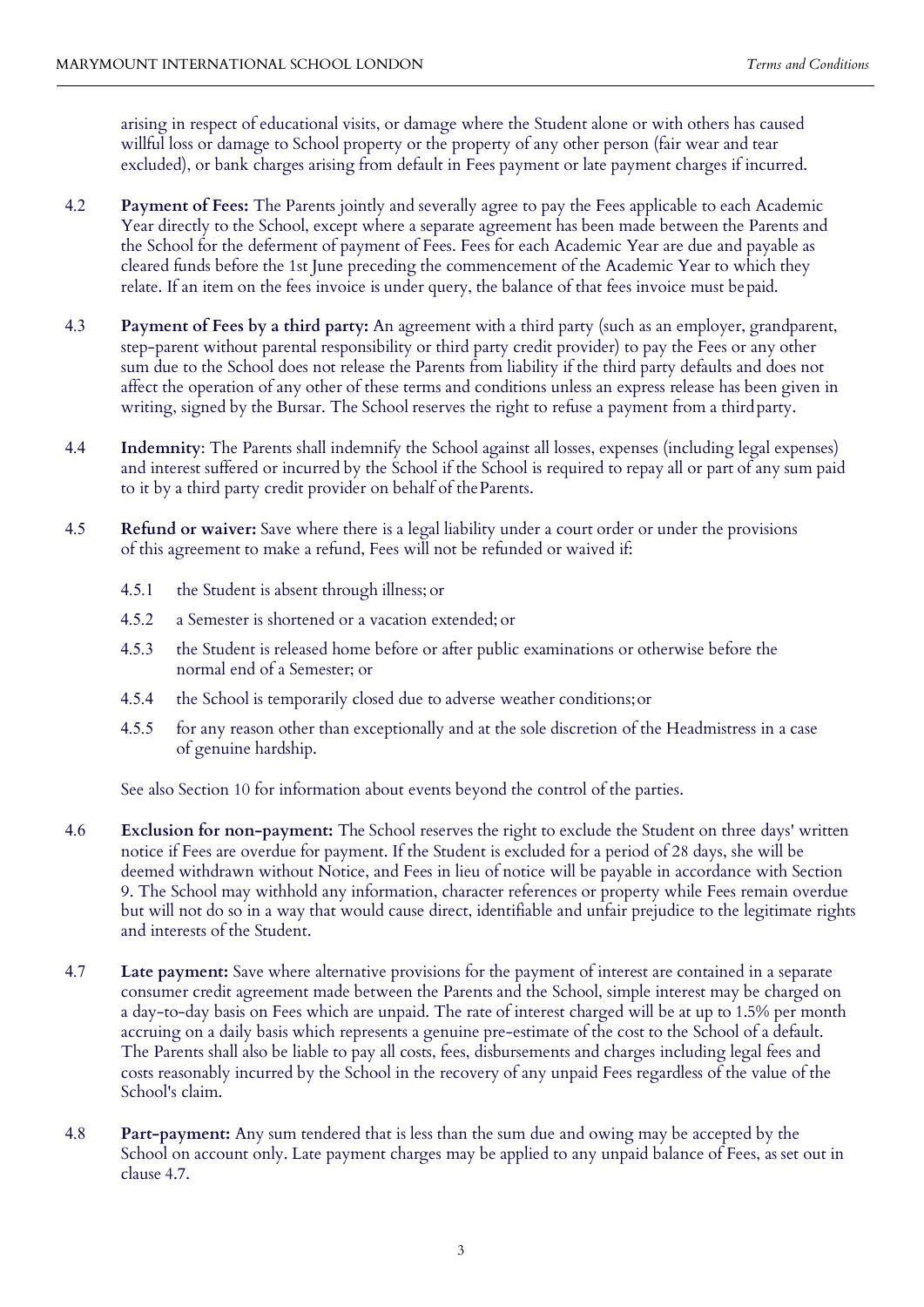- 4.9 **Appropriation:** Save where the Parents expressly state the contrary, the School shall allocate payments made to the earliest balance on the Fees account. The Parents agree that a payment made in respect of one child may also be appropriated by the School to the unpaid account of any other child of the Parents.
- 4.10 **Instalment arrangements:** An agreement by the School to accept payment of current and / or past and /or future Fees by instalments is concessionary and will be subject to separate agreement(s) between the Parents and the School. Where there are inconsistencies between these terms and conditions and those of any instalment agreement or invoice issued by the School to the Parents (as applicable), the terms and conditions of the instalment agreement or the invoice shall prevail.
- 4.11 **Composition schemes:** An arrangement under which a lump sum advance payment of Fees is made by or on behalf of the Parents will be the subject of a separateagreement.
- 4.12 **Scholarships and bursaries:** Every scholarship, bursary or other award or concession is a discretionary privilege, subject to high standards of attendance, diligence and behaviour on the Student's part and to the Parents treating the School and its staff reasonably. The terms on which such awards are offered and accepted will be notified to Parents at the time of offer. Any value attached to a scholarship shall be deducted from Fees before any bursary or other concession is calculated or assessed.
- 4.13 **Fee increases:** Fees are reviewed annually, set by the School in February of each year, and are subject to increase from time to time. If the Parents receive less than a Term's notice of a Fees increase, they may give to the School written notice of withdrawal of the Student within 21 days and will not be liable to pay Fees in lieu of notice and the Refundable Deposit will be refunded without interest less any sums owing to the School.
- 4.14 **Information about fees:** The Parents consent to the School making enquiries of the Student's previous schools for confirmation that all sums due and owing to such schools have been paid. The Parents also consent to the School informing any other school or educational establishment to which the Student is to be transferred if any Fees of this School areunpaid.
- 4.15 **Anti-money laundering and anti-bribery:** From time to time the School may need to obtain satisfactory evidence such as sight of a passport of the identity of a person who is paying Fees. The parties will comply with the School's Policy on Anti-Corruption and Bribery, a copy of which is available from the School on writtenrequest.

#### **5 EDUCATIONAL MATTERS**

- 5.1 **Provision of education:** The School will do all that is reasonable to provide an educational environment and teaching of a range, standard and quality which is suitable for each student and to provide education to at least the standard required by law in the particular circumstances. The School cannot guarantee that the Student will achieve her desired examination results or that results will be sufficient to gain entry to other educational establishments.
- 5.2 **Organisation of the curriculum:** We reserve the right to organise the curriculum and its delivery in a way which, in the professional judgement of the Headmistress, is most appropriate to the School community as a whole. Our policy on streaming, setting and class sizes may change from year to year and from time to time and will depend mainly on the mixture of abilities and aptitudes among the students. If the Parents have specific requirements or concerns about any aspect of the Student's education or progress they should contact the Student's advisor, or Deputy Head - Academics, as soon as possible, or contact the Headmistress in the case of a serious concern.
- 5.3 **Progress reports:** The School shall monitor the Student's progress and shall report regularly tothe Parents by means of grades, full written reports and Parent / Teacher conferences.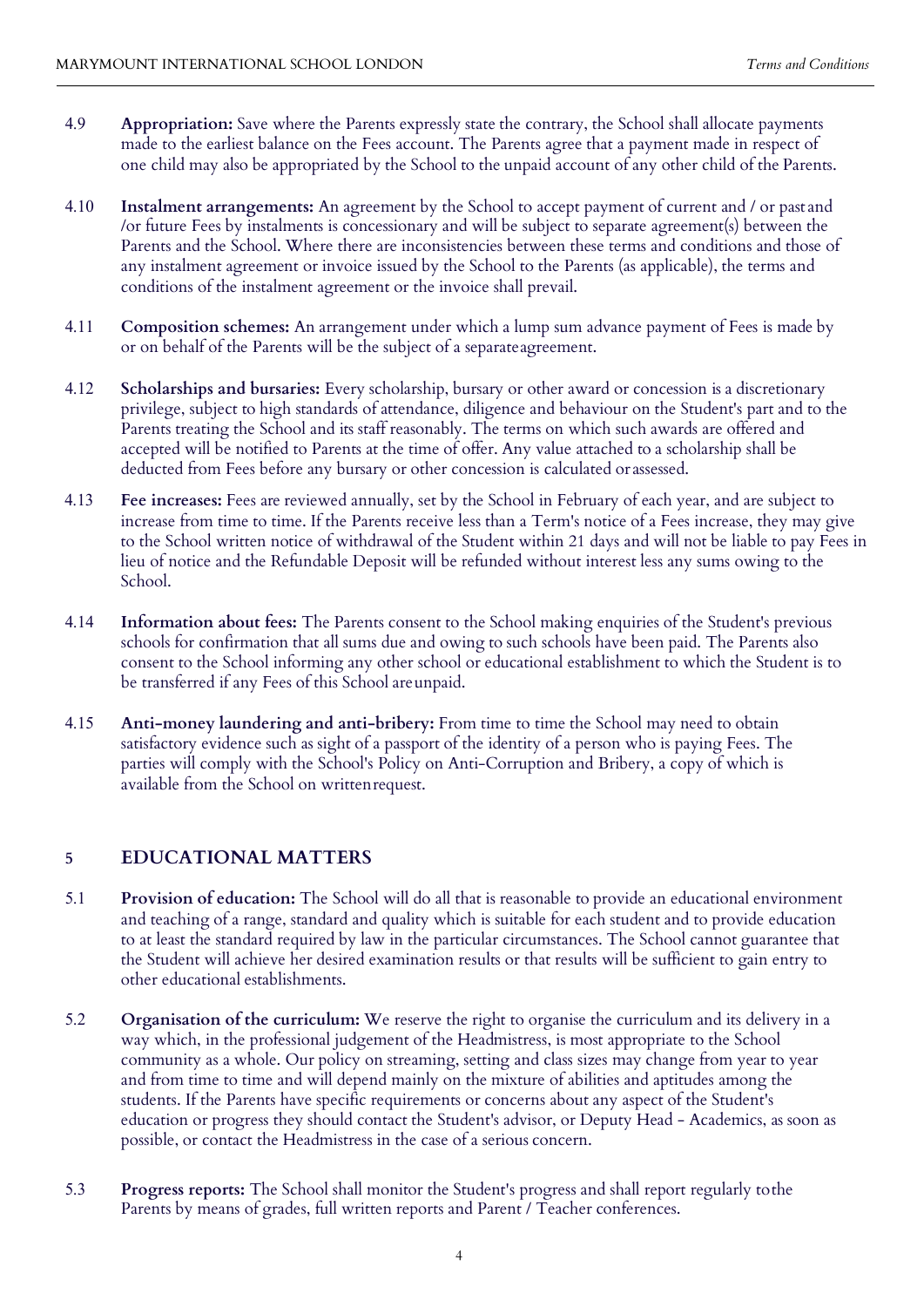- 5.4 **Personal and Social Education:** The Student will receive health and life skills education appropriate to her age in accordance with the curriculum.
- 5.5 **Public examinations:** The Headmistress may, after consultation with the Parents and the Student, decline to enter the Student's name for a public examination if, in the exercise of her professional judgement, the Headmistress considers that by doing so the Student's prospects in other examinations would be impaired and / or if the Student has not prepared for the examination with sufficient diligence, for example, because the Student has not worked or revised in accordance with advice or instruction from herteachers.
- 5.6 **Reports and references:** Information supplied to the Parents and others concerning the progress and character of the Student, and about examination, further education and career prospects, and any references shall be given conscientiously and with all due care and skill but otherwise without liability on the part of the School.
- 5.7 **Learning difficulties:** The School shall do all that is reasonable to detect and deal appropriately with a learning difficulty which is considered to be a 'special educational need'. The School staff are not, however, qualified to make a medical diagnosis of conditions such as those commonly referred to as dyslexia, or of other learning difficulties.
- 5.8 **Screening for learning difficulties:** The screening tests available to schools are indicative only: they are not infallible. The Parents will be notified if a screening test indicates that the Student may have a learning difficulty. A formal assessment can be arranged by the School at the Parents' expense or by the Parents themselves through private professionals.
- 5.9 **Information about learning difficulties:** The Parents shall notify the Headmistress when completing the School's Confidential Information form and subsequently in writing if they are aware or suspect that the Student has a learning difficulty. Parents must provide the School with copies of all written reports and other relevant information. The Parents will be asked to withdraw the Student, without being charged Fees in lieu of notice if, in the professional judgement of the Headmistress and after consultation with the Parents and with the Student (where appropriate), the School is unable to provide adequately for the Student's special educational needs. The School reserves the right to charge for the provision of additional teaching.
- 5.10 **Moving up the School:** It is assumed that if the Student satisfies the relevant criteria at the time she will progress through the School and will ultimately complete Grade 12. The Parents will be consulted before the end of the first Semester if there appears to be any reason why the Student may be refused a place at the next stage of the School. The Parents must give Written Notice in accordance with the Provisions about notice in Section 9 below if they do not intend the Student to proceed to the next stage of the School, or Fees in lieu of notice will be payable.
- 5.11 **School's intellectual property:** Where the Student, in conjunction with any member of staff, creates anything (including a design, an invention, a database, a discovery, a process , a trademark, goodwill or any other work) in respect of which any intellectual property (including copyright, design rights, patents, database right, the right to sue for passing off, or any other intellectual or proprietary right) exists, the School reserves all Intellectual Property Rights in respect of that Work.
- 5.12 **Student's work:** The Parents consent for themselves and (so far as they are entitled to do so) on behalf of the Student, to the School retaining the Student's original work until, in the professional judgement of the Headmistress, it is appropriate to release the work to the Student. Certain coursework may have to be retained for longer than other work in order to reduce the risk of cheating. We shall take reasonable care to preserve the Student's work undamaged but cannot accept liability for loss or damage caused to this or any other property of the Student by factors outside the direct control of the Headmistress orstaff.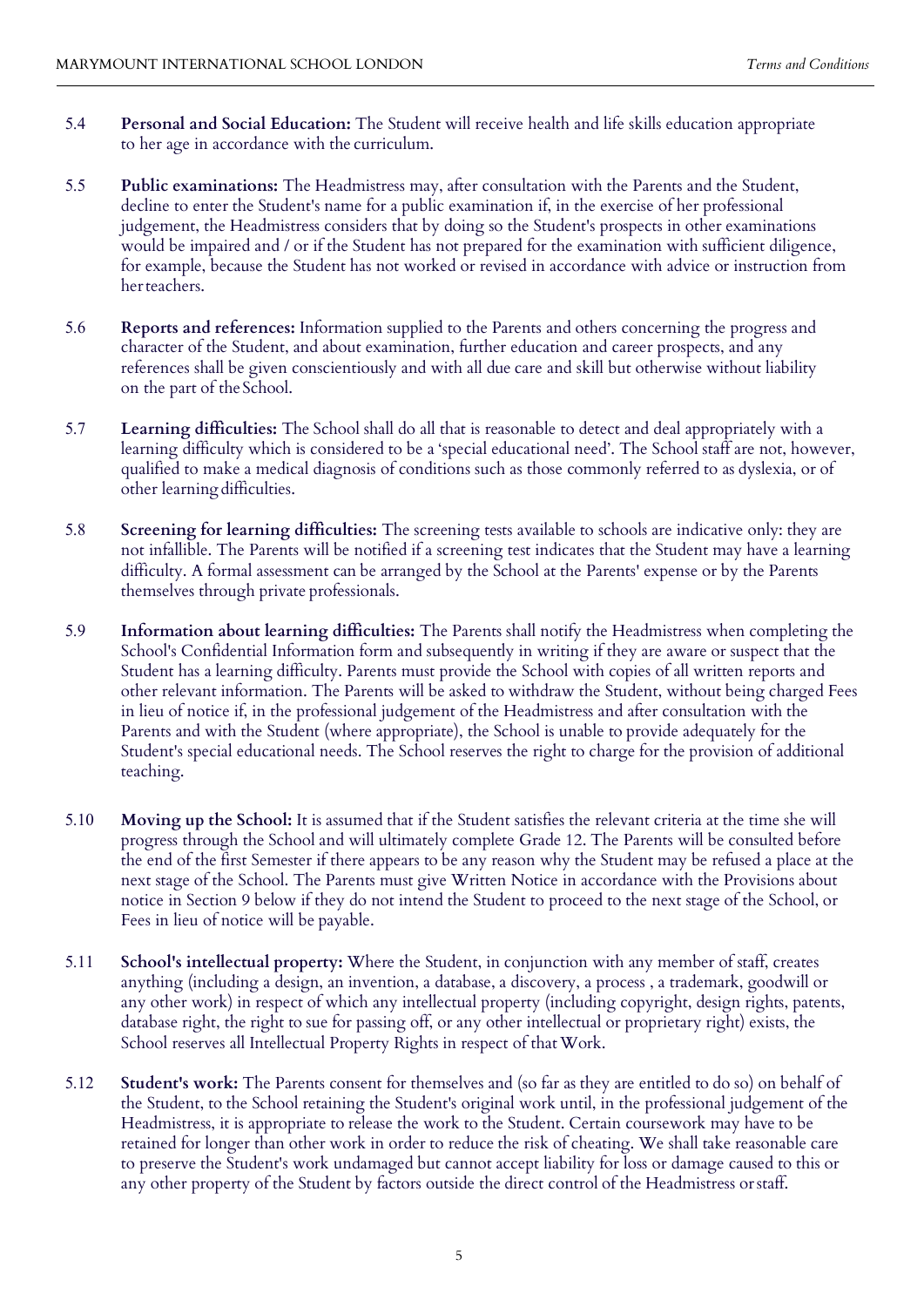- 5.13 **Educational visits:** A variety of educational visits will be provided for the Student. By signing the Acceptance Form or agreeing to be bound by these terms and conditions the Parents consent to the Student taking part in any educational visit. Educational visits which:
	- 5.13.1 cost more than £100; or
	- 5.13.2 require overseas travel; or
	- 5.13.3 involve an overnight stay; or
	- 5.13.4 occur during a weekend or School vacation; or
	- 5.13.5 involve some element of risk or adventure activity

will be subject to a separate agreement. The cost of such a visit will be payable in advance. The Student shall be subject to School discipline in all respects whilst engaged in an educational visit. All additional costs (such as medical costs, taxis, air fares, or professional advice) incurred to protect the Student's safety and welfare, or to respond to breaches of discipline, will be added to the fees invoice. The School reserves the right to prevent the Student from taking part in an educational visit while overdue fees remain unpaid.

### **6 PASTORAL CARE**

- 6.1 **The School's commitment:** We will do all that is reasonable to safeguard and promote the Student's welfare and to provide pastoral care to at least the standard required by law in the particular circumstances. We will respect the Student's human rights and freedoms which must, however, be balanced with the lawful needs and rules of the School community and the rights and freedoms of others.
- 6.2 **Complaints:** Any question, concern or complaint about the pastoral care or safety of a Student or any educational issue or other matter connected to the School must be notified to the School as soon as practicable. A copy of the School's complaints procedure is found on the School's website and can be supplied on request. See also clause 8.16.
- 6.3 **Student's rights:** The Student, if of sufficient maturity and understanding, has certain legal rights that the School must observe. These include the right to give or withhold consent in a variety of circumstances and certain rights to confidentiality and, usually, the right to have contact with her parents. If a conflict of interest arises between the Parents and the Student, the rights of, and duties owed to, the Student will in most cases take precedence over the rights of, and duties owed to, the Parents.
- 6.4 **Headmistress's authority:** The Parents authorise the Headmistress to take and / or authorise in good faith all decisions which the Headmistress considers on proper grounds will safeguard and promote the Student's welfare. Please see Section 7.
- 6.5 **Ethos:** The ethos of the School is to foster positive relationships between Students and between members of staff and Students. Bullying, harassment, victimisation and discrimination will not be tolerated. The School and its staff will act fairly in relation to the Student and the Parents and we expect the same of the Student and the Parents in relation to the School or its staff.
- 6.6 **Physical contact:** The Parents consent to such physical contact with the Student:
	- 6.6.1 as may accord with good practice; or
	- 6.6.2 as may be appropriate and proper for teaching and instruction;or
	- 6.6.3 for providing comfort to the Student in distress; or
	- 6.6.4 to maintain safety and good order; or
	- 6.6.5 in connection with the Student's health and welfare.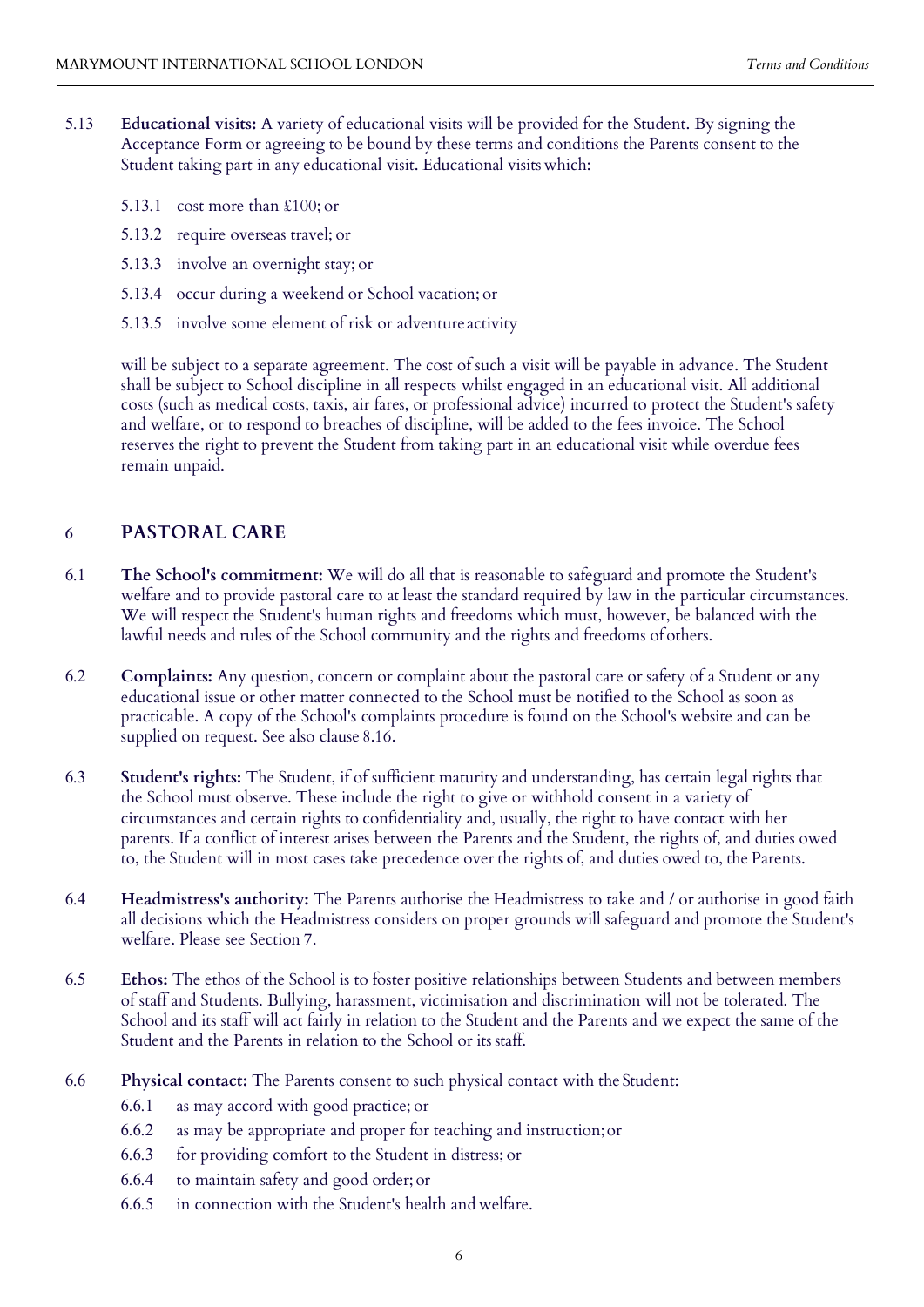The Parents also consent to the Student participating in contact and non-contact sports and other activities as part of the normal School programme or extra-curricular programme. The Parents acknowledge that while the School will provide appropriate supervision the risk of injury cannot be eliminated.

- 6.7 **Disclosures:** The Parents must, as soon as possible, disclose to the School in confidence:
	- 6.7.1 any known medical condition, health problem or allergy affecting theStudent;
	- 6.7.2 any history of a learning difficulty on the part of theStudent;
	- 6.7.3 any disability, special educational need or any behavioural, emotional difficulty and / or social difficulty on the part of the Student;
	- 6.7.4 any family circumstances or court order which might affect the Student's welfare or happiness;
	- 6.7.5 any concerns about the Student's safety;
	- 6.7.6 any change in the financial circumstances of the Parents in receipt of a bursary from the School.
- 6.8 **Confidentiality:** The Parents authorise the Headmistress to override their own and (so far as they are entitled to do so) the Student's rights to confidentiality, and to impart confidential information on a needto-know basis where necessary to safeguard or promote the Student's welfare or to avert a perceived risk of serious harm to the Student or to another person at the School. In some cases, members of staff may need to be informed of any particular vulnerability the Student may have. The School reserves the right to monitor the Student's use of communication devices including but not limitedto:
	- 6.8.1 e-mail;
	- 6.8.2 the Internet; and
	- 6.8.3 mobile electronic devices.

See also the School's Technology and Learning Acceptable Use policy on the School's website.

- 6.9 **Special precautions:** The Headmistress needs to be aware of any matters that are relevant to the Student's safety and security. The Headmistress must therefore be notified in writing immediately of any court orders or situations of risk in relation to the Student for whom any special safety precautions may be needed. Parents may be excluded from School premises if the Headmistress, acting in a proper manner, considers such exclusion to be in the best interests of the Student or any other member of the School community.
- 6.10 **Leaving School premises:** The School will do all that is reasonable to ensure that the Student remains in the care of the School during School hours and we cannot accept responsibility for the Student if she leaves School premises in breach of School rules or regulations. The School is not legally entitled to prevent a Student aged 16 years or over from leaving School premises during School hours.
- 6.11 **Residence during term time:** The Student, except when boarding, is required during term time, on weekends, and half term, to live with the Parents or a legal guardian or with an education guardian (see clause 6.14 below). The Headmistress must be notified in writing immediately if the Student will be residing during term time under the care of someone other than the Parents.
- 6.12 **Communications from parents:** Communications or instructions from one of the Parents or any person with Parental Responsibility shall be deemed by the School to be received from both Parents. This requirement does not apply to the giving of notice for the cancellation of the place or the withdrawal of the Student from the School. Those persons who are required to consent to or to give notice of cancellation or withdrawal are set out in clause9.4.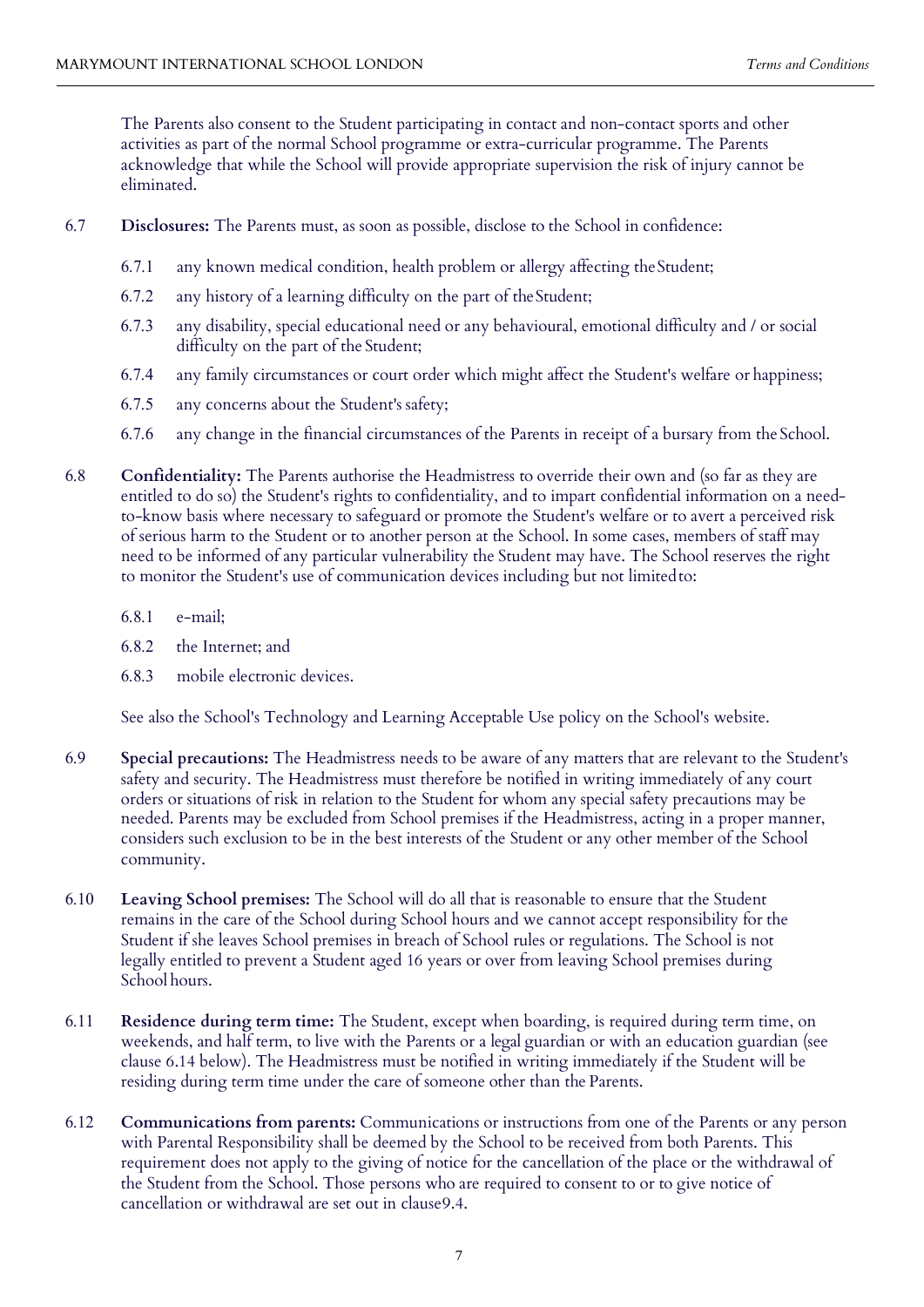- 6.13 **Absence of parents:** When both Parents will be absent from the Student's home overnight or for a 24 hour period or longer, the School must be told in writing the name, address and telephone number for 24 hour contact with the adult who will have the care of theStudent.
- 6.14 **Education guardians:** The Parents, if resident outside the United Kingdom, must before Entry appoint an education guardian for the Student in the United Kingdom who has been given legal authority to act on behalf of the Parents in all respects and to whom the School can apply for authorities when necessary. The School can accept no responsibility for the Student when she is in the care of the Parents or the education guardian. The Parents or the education guardian must make holiday arrangements, including travel to and from the School, in advance. The responsibility for choosing an appropriate education guardian rests solely with the Parents. The Parents are responsible in each case for satisfying themselves as to the suitability of an education guardian. The Parents shall immediately on appointment provide the School with up to date contact details for the appointed education guardian and shall immediately notify the School of any changes to thosedetails.
- 6.15 **Photographs or images:** By signing the Student Contact Form or agreeing to these terms and conditions the Parents consent to the School obtaining and using photographs orimages of the Student for:
	- 6.15.1 use in the School's promotional material such as the prospectus, the website or social media;
	- 6.15.2 press and media purposes;
	- 6.15.3 educational purposes as part of the curriculum or extra-curricular activities.

The School would not disclose the name, grade, and home address of the Student without the Parents' consent. If the Parents do not want the Student's photograph or image to appear in any of the School's promotional material, they must make sure the Student knows this and indicate this on the Student Contact Form.

- 6.16 **Request for confidentiality:** The Parent may ask the School to keep information about the Student confidential. If the Parents would like information about the Student to be kept confidential they must advise the Headmistress in writing, requesting an acknowledgment of their letter.
- 6.17 **Transport:** The Parents consent to the Student travelling by any form of public transport and / or in a motor vehicle driven by a responsible adult who is duly licensed and insured to drive a vehicle of that type.
- 6.18 **Student's personal property:** The Student is responsible for the security and safe use of all her personal property including money, mobile phones, locker keys, watches, computers, musical instruments and sports equipment, and for property lent to her by the School.
- 6.19 **Insurance:** The Parents are responsible for insurance of the Student's personal property whilst at School or on the way to and from School or any School-sponsored activity away from School premises.
- 6.20 **School's liability:** Unless negligent or guilty of some other wrongdoing causing injury, loss or damage, the School does not accept responsibility for accidental injury or other loss caused to the Student or the Parents or for loss or damage to property.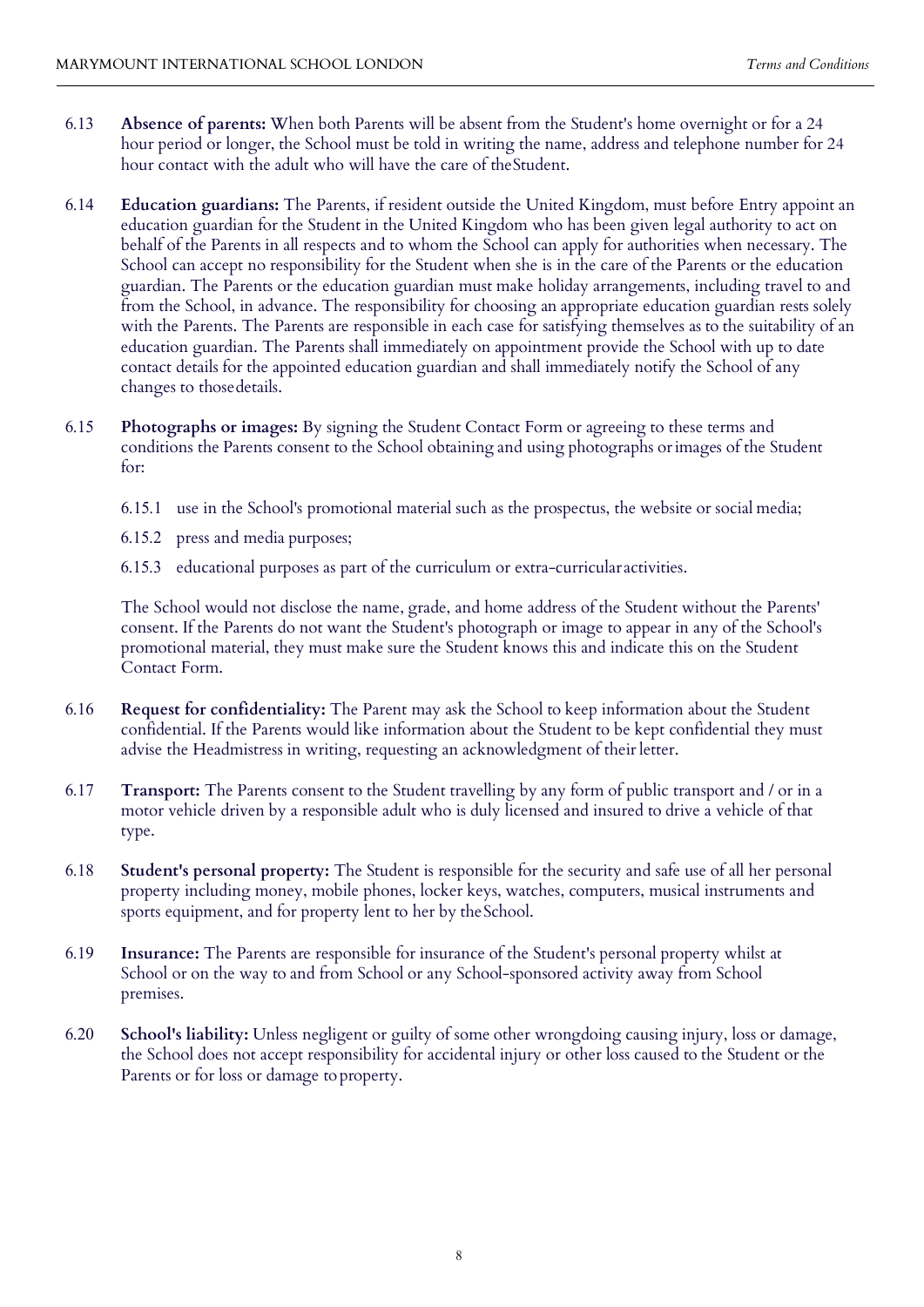#### **7 HEALTH AND MEDICAL MATTERS**

- 7.1 **Medical declaration:** Before the Student enters the School, the Parents will be asked to complete a Confidential Information form concerning the Student's health and must inform the Headmistress in writing if the Student develops any known medical condition, health problem or allergy, or will be unable to take part in games or sporting activities, or has been in contact with anyone with an infectious or contagious disease.
- 7.2 **Medical care:** Boarding Students must be registered on the list of the School Medical Officer while a Student at the School. The Parents must comply with the School Medical Officer's recommendations which may include a reasonable decision to release the Student home when she is unwell.
- 7.3 **Medical examination:** The Student will have a routine medical examination with the SchoolMedical Officer or other doctor appointed by him / her, usually during the first Semester at the School. Arrangements can be made on request for the Parents to be present but this is subject to the Student's consent if the Student is of sufficient maturity andunderstanding.
- 7.4 **Student's health:** The Headmistress may at any time require a medical opinion or certificate as to the Student's general health where the Headmistress considers it necessary as a matter of professional judgement in the interests of the Student and / or the school community. The Student if of sufficient age and maturity is entitled to insist on confidentiality which can be overridden in the Student's own interests or where necessary for the protection of other members of the School community.
- 7.5 **Medical information:** Throughout the Student's time as a member of the School, the School Medical Officer shall have the right to disclose confidential information about the Student if it is considered to be in the Student's own interests or necessary for the protection ofother members of the School community. Such information will be given and received on a confidential, need-to-know basis.
- 7.6 **Emergency medical treatment:** The Parents authorise the Headmistress to consent on their behalf to the Student receiving emergency medical treatment including blood transfusions within the United Kingdom, general anaesthetic and operations performed by the National Health Service or at a private hospital and where certified by an appropriately qualified person as necessary for the Student's welfare and if the Parents cannot be contacted in time.

#### **8 BEHAVIOUR AND DISCIPLINE**

- 8.1 **School regime:** The Parents accept that the School will be run in accordance with the authorities delegated by the Governing Body to the Headmistress. The Headmistress is entitled to exercise a wide discretion in relation to the School's policies, rules and regime and will exercise those discretions in a reasonable and lawful manner, and with procedural fairness when the status of the Student is atissue.
- 8.2 **Conduct and attendance:** We attach importance to courtesy, integrity, good manners, good discipline and respect for the needs of others. The Parents warrant that the Student will take a full part in the activities of the School, will attend each School day, will be punctual, will work hard, will be well-behaved and will comply with the School rules contained in the Student/Parent Handbook about the wearing of uniform and general appearance.
- 8.3 **School rules:** The School rules which apply are set out in the Student/Parent Handbook and other documents published from time to time. The Parents are requested to read these documents carefully with the Student before they accept the offer of a place. They are available on the School website.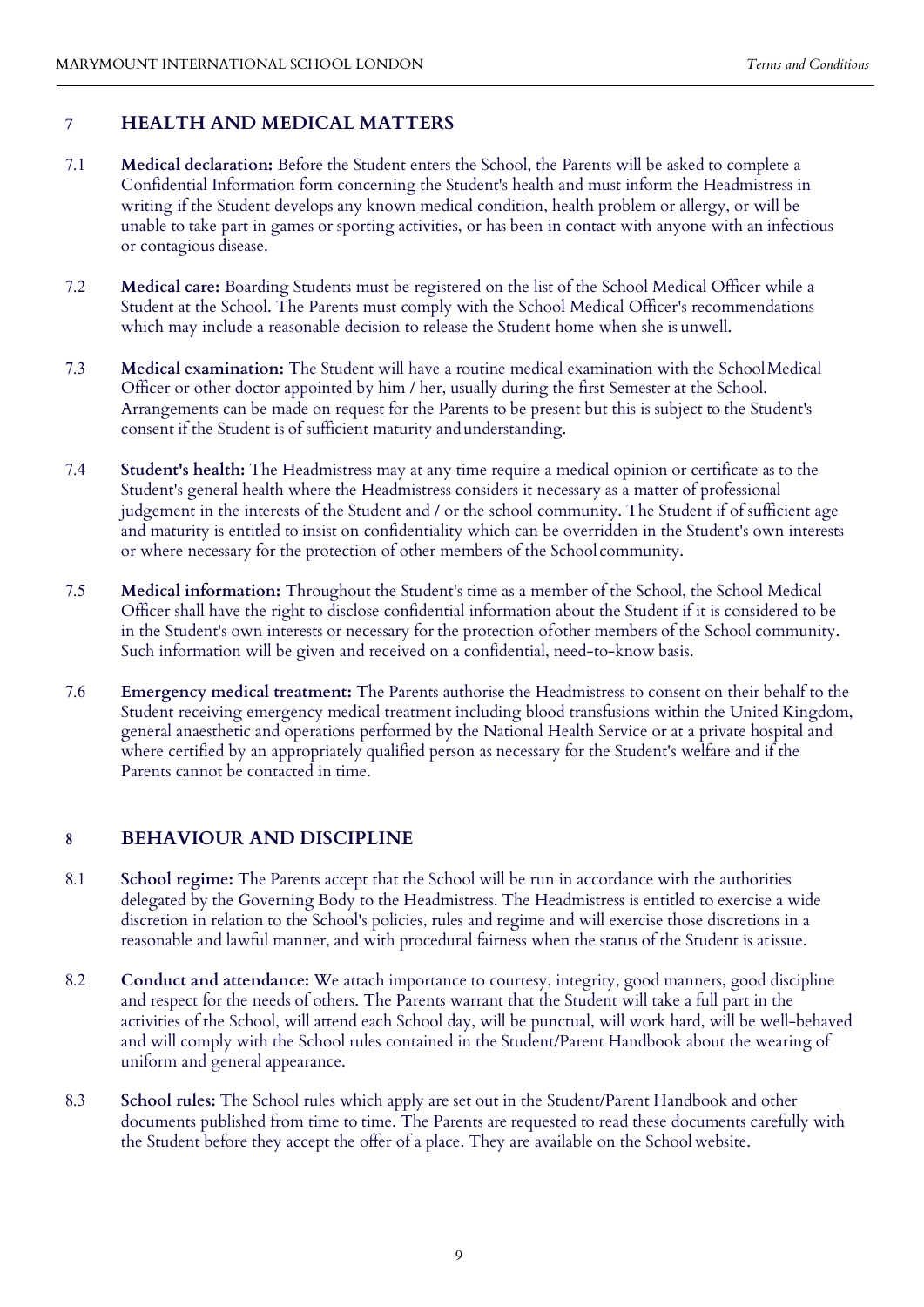- 8.4 **School discipline:** The Parents accept the authority of the Headmistress and of other members of staff on the Headmistress's behalf to take all reasonable disciplinary or preventative action necessary to safeguard and promote the welfare of the Student and the School community as a whole. The School's Rewards and Sanctions Policy current at the time and published on the School website, applies to all Students when they are on School premises, or in the care of the School, or wearing School uniform, or otherwise representing or associated with the School.
- 8.5 **Investigative action:** A complaint or rumour of misconduct will be investigated. The Student may be questioned and her accommodation or belongings may be searched in appropriate circumstances. All reasonable care will be taken to protect the Student's human rights and freedoms and to ensure that the Parents are informed as soon as reasonably practicable after it becomes clear that the Student may face formal disciplinary action, and also to make arrangements for the Student to be accompanied and assisted by the Parents, education guardian or a teacher of the Student's choice.
- 8.6 **Procedural fairness:** Investigation of a complaint that could lead to expulsion, removal or withdrawal of the Student in any of the circumstances explained below shall be carried out in a fair and unbiased manner. All reasonable efforts will be made to notify the Parents or education guardian so that they can attend a meeting with the Headmistress before a decision is taken in such a case. In the absence of the Parents or education guardian, the Student will be assisted by an adult (usually a teacher) of her choice.
- 8.7 **Divulging information:** Except as required by law, the School and its staff shall not be required to divulge to the Parents or others any confidential information or the identities of students or others who have given information which has led to the complaint or which the Headmistress has acquired during an investigation.
- 8.8 **Drugs and alcohol:** The Student may be given the opportunity to provide a biological sample under medical supervision if involvement with drugs is suspected, or a sample of breath to test for alcohol consumed in breach of School rules or policy. A sample or test in these circumstances will not form part of the Student's permanent medicalrecord.
- 8.9 **Sanctions:** The School's current policies on sanctions are available to the Parents on request before they accept the offer of a place. Those policies may undergo reasonable change from time to time but will not authorise any form of unlawful activity. Sanctions may include a requirement to undertake menial but not degrading tasks on behalf of the School or external community, detention for a reasonable period, withdrawal of privileges, gating, suspension, or alternatively being removed orexpelled.
- 8.10 **Definitions of sanctions:** The definitions in this clause apply in these terms andconditions.

**Expulsion:** means that the Student is required to leave the School permanently in circumstances described in clause 8.11.

**Gating:** means that the Student is confined to the School premises for a limited period of time (usually during a weekend) but without further disciplinary consequences.

**Removal:** means that the permanent removal of the Student from the School is required in circumstances described in clause 8.13.

**Suspension:** means that the Student is sent or released home for a limited period as a disciplinary sanction.

**Withdrawal:** has the meaning set out in clause 9.10.

8.11 **Expulsion:** The Student may be formally expelled from the School if it is proved on the balance of probabilities that the Student has committed a very grave breach of discipline ora criminal offence. Expulsion is reserved for the most serious breaches. The Headmistress shall act with procedural fairness in all such cases.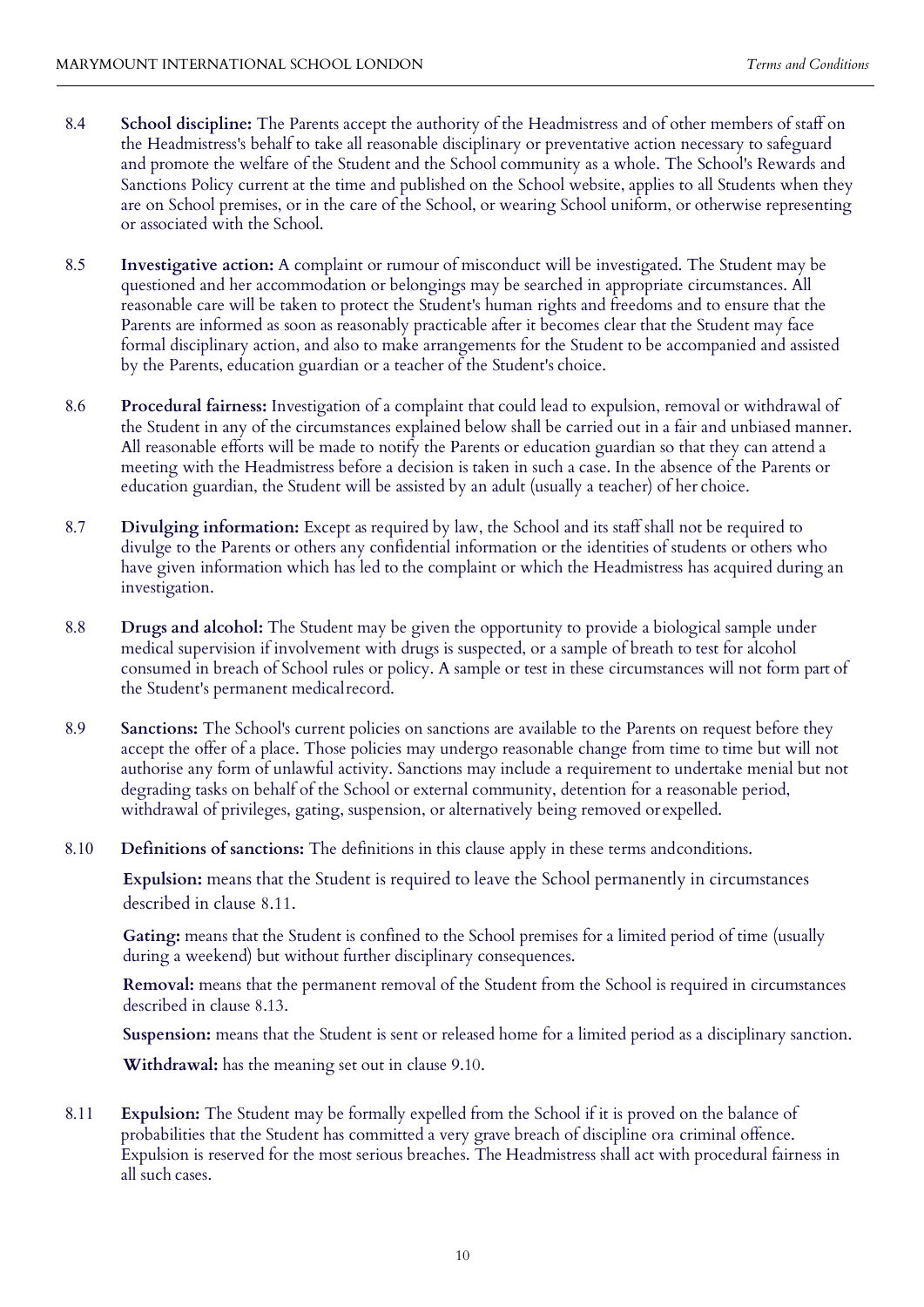- 8.12 **Fees following expulsion:** If the Student is expelled, there will be no refund of the Refundable Deposit or of Fees for the current or past terms. There will be no charge to Fees in lieu of notice but, save for any contrary provisions in any other agreement made between the Parents and the School, all arrears of Fees and any other sums due to the School will be payable.
- 8.13 **Removal in other circumstances:** The Parents may be required to remove the Student permanently from the School or from boarding if, after consultation with the Parents and if appropriate the Student, the Headmistress is of the opinion that:
	- 8.13.1 by reason of the Student's conduct, behaviour or progress, the Student is unwilling or unable to benefit sufficiently from the educational opportunities and / or the community life offered by the School; or
	- 8.13.2 if the Parents have treated the School or members of its staff unreasonably;then

in these circumstances, and at the sole discretion of the Headmistress, Withdrawal of the Student by the Parents may be permitted as an alternative to Removal being required. The Headmistress shall act with procedural fairness in all such cases, and shall have regard to the interests of the Student and the Parents as well as those of the School.

- 8.14 **Fees following removal:** If the Student is removed or withdrawn in the circumstances described in clause 8.13, the provisions relating to Fees shall be as set out in clause 8.12 save that the Refundable Deposit will be refunded without interest less any sums owing to the School.
- 8.15 **Leaving status:** The School reserves the right to record the leaving status of the Student on the Student's file immediately after Expulsion or Removal or Withdrawal.
- 8.16 **Complaints procedure:** A complaint about any matter of School policy or administration including a decision involving an Expulsion or Removal of the Student must be made in accordance with the School's complaints procedure, a copy of which is available on request. Every reasonable complaint shall receive fair and proper consideration and a timelyresponse.
- 8.8 the Student's file immediately after Expulsion or Removal orWithdrawal.

#### **9 PROVISIONS ABOUT NOTICE**

- 9.1 **Academic Year:** means the period between and including the 1st September and 31st August.
- 9.2 **Semester:** means the period between and including the first and last days of the relevant school semester.
- 9.3 **Term:** means where applicable the period between andincluding:
	- 9.3.1 1st September to 31st December (Autumn Term); or
	- 9.3.2 1st January to 30th April (Spring Term); or
	- 9.3.3 1st May to 31st August (Summer Term).
- 9.4 **Notice:** means (unless the contrary is stated in these terms and conditions) written notice given by:
	- 9.4.1 both Parents; or
	- 9.4.2 one of the Parents with the prior written consent of the other parent;and
	- 9.4.3 any other person with Parental Responsibility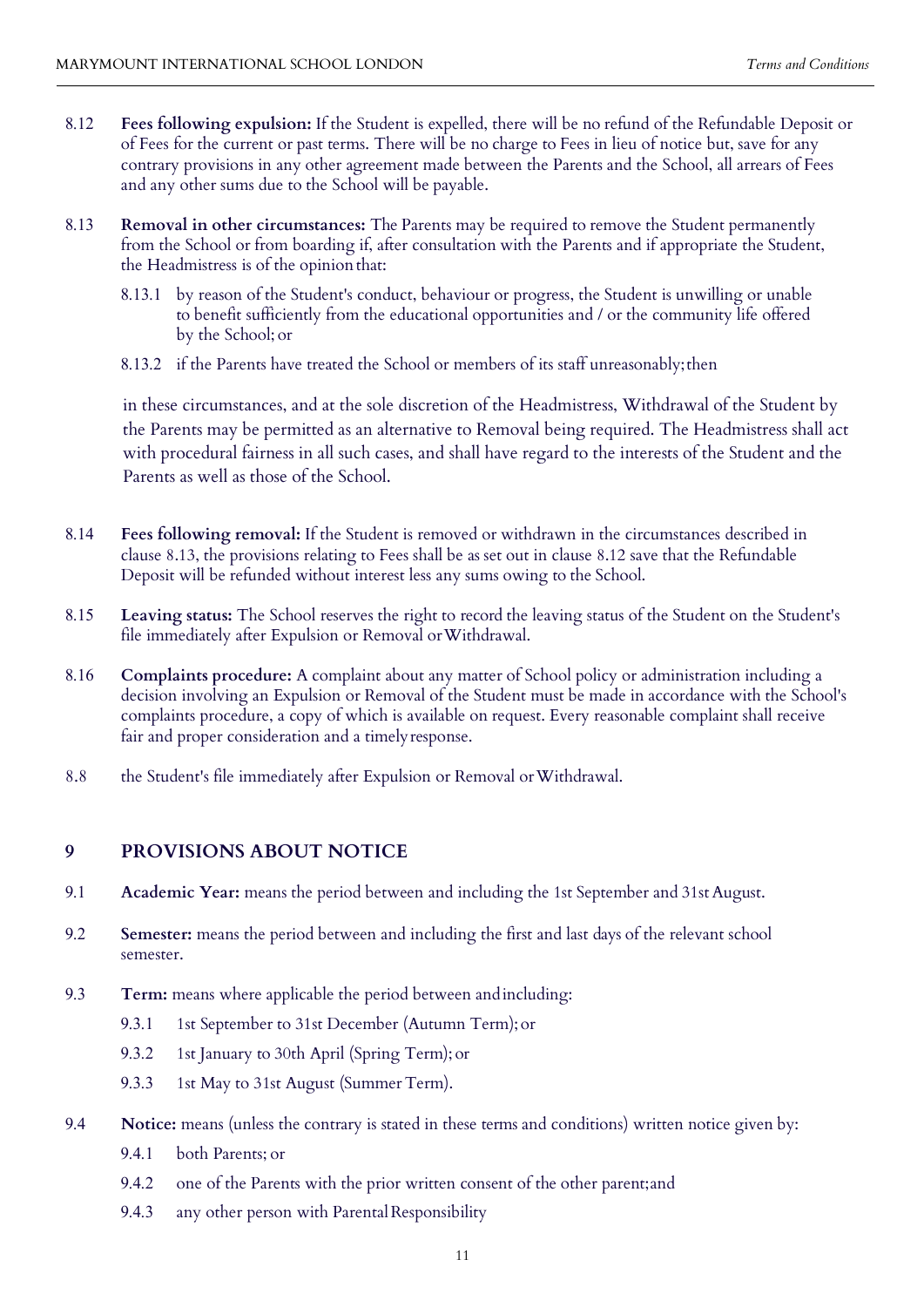before 1<sup>st</sup> May addressed to and received by the Headmistress personally or the Bursar on the Headmistress's behalf. It is expected that the Parents will consult with the Headmistress before giving Notice to withdraw the Student. The signed Enrolment Agreement becomes binding on  $1<sup>st</sup>$  May.

- 9.5 **Written Notice:** means Notice given before 1<sup>st</sup> May and expiring at the end of the Academic Year. Written Notice must be given if:
	- 9.5.1 the Parents wish to cancel the place after acceptance; or
	- 9.5.2 the Parents wish to withdraw the Student who has entered the School; or
	- 9.5.3 the Student will not return for the following year even if she has achieved the required grades.
- 9.6 **Fees in lieu of notice:** In circumstances where the Parents have not given Written Notice prior to 1st May, Fees in lieu of notice means a sum equivalent to one term's Fees in full at the rate applicable for the next Academic Year following Withdrawal and not limited to the parental contribution in the case of a scholarship, exhibition, bursary or other award or concession. This amount represents a genuine preestimate of the School's loss in these circumstances, while the actual loss to the School will be much greater. This penalty is necessary to promote stability and the School's ability to plan its staffing and other resources.
- 9.7 **Cancellation:** Means the cancellation of a place at the School which has been accepted by the Parents and which occurs before the Student enters the School or where the Student does not enter the School. Please see clause 3.1 for details of when Entry to the School occurs.
- 9.8 **Cancellation rights:** If an Offer of Admission is made entirely at distance by means of post, fax or electronic communication without either Parent meeting face to face with a member of the School staff during the contractual process, the Parents may cancel this agreement at any time within 14 days of the date of the Enrolment Agreement. In such circumstances, the Acceptance Fee will be refunded together with any fees paid pro-rated if the School has provided any educational services under this agreement.
- 9.9 **Cancelling acceptance:** The Cancellation of the place after acceptance can cause long-term loss to the School if it occurs after other families have taken their decisions about schooling for their children. If Parents wish to cancel acceptance Written Notice must be given before 1<sup>st</sup> May. If the Parents give Notice after 1<sup>st</sup> May, Fees in lieu of Notice less the Refundable Deposit will be due and payable as a debt immediately.
- 9.10 **Withdrawal:** Means the withdrawal of the Student from the School by the Parents or the Student with or without Notice required under these terms and conditions at any time after the Student has entered the School. Please note that a Student may only be withdrawn at the end of the Academic Year. Please see clause 3.1 for details of when Entry to the School occurs. See also clause 4.6, clause 9.11 and clause9.12.
- 9.11 **Withdrawal by the Parents:** If the Student is withdrawn without Written Notice, or excluded for more than 28 days for non-payment of Fees as set out in clause 4.6, Fees in lieu of notice less the Refundable Deposit will be due and payable as a debt immediately.
- 9.12 **Withdrawal by the Student:** The Student's decision to withdraw from the School shall, for these purposes, be treated as a Withdrawal by the Parents.
- 9.13 **Prior consultation:** It is expected that the Parents, or duly authorised education guardian, will consult personally with the Headmistress or with the Headmistress's authorised deputy before Notice of Withdrawal is given by the Parents.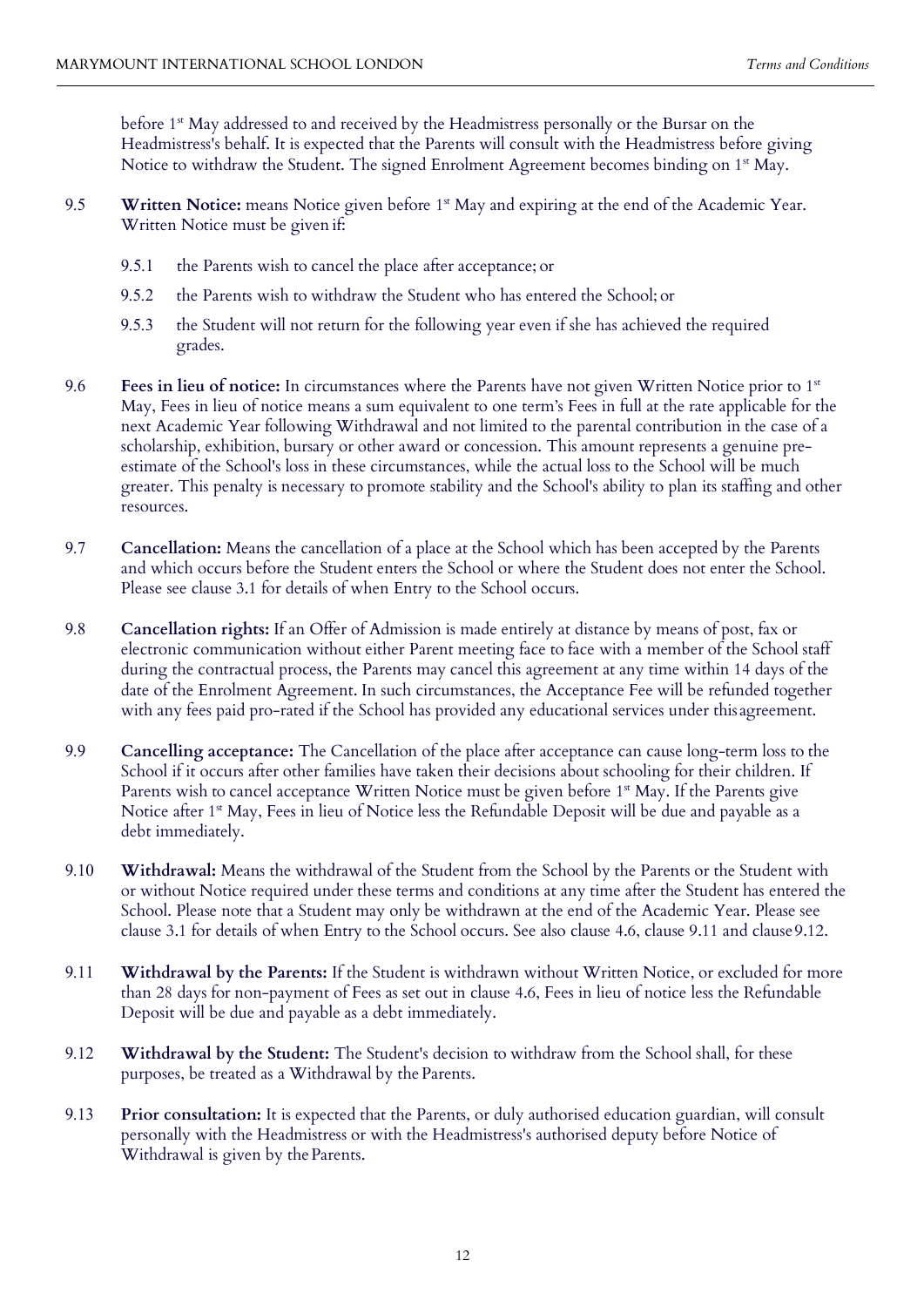- 9.14 **Change of boarding to day status:** The Parents must obtain the express permission of the Headmistress in writing if the Parents or the Student wishes to change from boarding to day status. At the discretion of the Headmistress, the School has the right to postpone or refuse a transfer request and the Headmistress will consider the best interests of the Student and the School in reaching the decision. Any such place is subject to the availability ofplaces.
- 9.15 **Termination by the School:** The School may terminate this agreement on one Term's notice in writing sent by ordinary post. The School will not terminate this agreement without good cause and full consultation with the Parents and also the Student (if of sufficient maturity and understanding). The Refundable Deposit will be refunded without interest less any outstanding balance ofFees.

#### **10 EVENTS BEYOND THE CONTROL OF THE PARTIES**

- 10.1 **Force majeure:** An event beyond the reasonable control of the School or the Parents is a **Force Majeure Event** and shall include such events as an act of God, fire, flood, storm, war, riot, civil unrest, act of terrorism, strikes, industrial disputes, outbreak of epidemic or pandemic of disease, failure of utility service or transportation.
- 10.2 **Notification:** If either the School or the Parents is prevented from or delayed in carrying out its contractual obligations by a Force Majeure Event, that party shall immediately notify the other in writing and shall be excused from performing those obligations while the Force Majeure Event continues.
- 10.3 **Continued force majeure:** If a Force Majeure Event continues for a period greater than 90 days, the party who has provided notification under clause 10.2 shall notify the other of the steps to be taken to ensure performance of its contractual obligations.
- 10.4 **Termination:** If the Force Majeure Event continues for a total period greater than 120 days, the party in receipt of notification under clause 10.2 may terminate this contract by providing at least three working days' notice in writing to the other party.

### **11 GENERAL CONTRACTUAL MATTERS**

- 11.1 **Data protection:** By signing the acceptance form or by agreeing to be bound by these terms and conditions the Parents on behalf of themselves and, so far as they are able, on behalf of the Student consent to the processing by the School of personal information including:
	- 11.1.1 financial information relating to the Parents;
	- 11.1.2 sensitive personal information relating to the Parents and / or the Student;

as is deemed necessary for the legitimate purposes of the School. See also the School's *Data protection information notes* as set out in Schedule 1.

11.2 **Change:** The School, as any other, is likely to undergo a number of changes during the period of this agreement. For example, there may be changes in the staff, and in the premises, facilities and their use, in the curriculum and the size and composition of classes, and in the School rules and procedures, the disciplinary framework, and the length of School Semesters. In addition, there may be the need to undertake a corporate reorganisation exercise and / or a merger or change of ownership may be necessary. For these reasons, the benefit and burden of this agreement may be freely assigned to another party at the discretion of theSchool.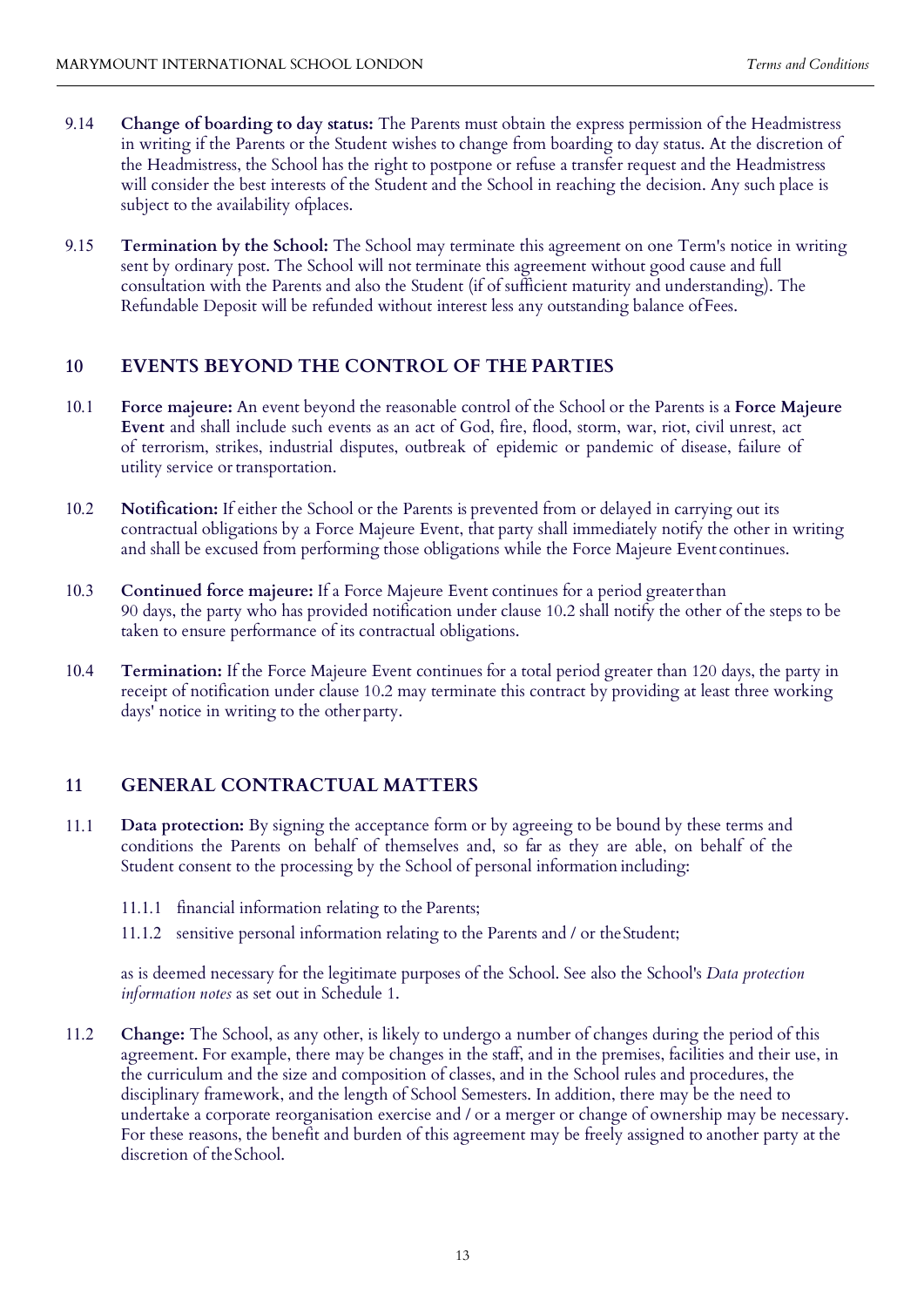- 11.3 **Consumer protection:** Care has been taken to use plain language and to give clear explanations in these terms and conditions. If any words alone or in combination infringe the Unfair Terms in Consumer Contracts Regulations 1999 or any other provision of law, they shall be treated as severable and shall be replaced with words which give as near the original meaning as may be fair.
- 11.4 **Consultation:** It is not practicable to consult with the Parents and the Student over every change that may take place. Whenever practicable, the School will use reasonable endeavours to ensure that the Parents will be consulted and where possible given at least a Term's notice in writingof:
	- 11.4.1 a change of ethos or culture; or
	- 11.4.2 a change in any physical aspect of the School which would have a significant effect on the Student's education or pastoral care; or
	- 11.4.3 a change of ownership of the School.
- 11.5 **Representations:** The School's prospectus and website describe the broad principles on which the School is operated and gives an indication of its history and ethos. Although believed correct at the time of publication, the prospectus and website are not part of any agreement between the Parents and the School. If the Parents wish to place specific reliance on a matter contained in the prospectus, website, or on a statement made by a member of staff or a Student they should seek written confirmation of that matter from the Headmistress.
- 11.6 **Third party rights:** Only the School and the Parents are parties to this contract. Neither the Student nor any third party is a party to this contract and shall not have any rights to enforce any term ofit.
- 11.7 **Interpretation:** These terms and conditions supersede any previously in force and will be construed as a whole. Headings, unless required to make sense of the immediate context, are for ease of reading only and are not otherwise part of the terms and conditions.
- 11.8 **Jurisdiction:** This contract was made at the School and is governed exclusively by the law of England and Wales and the parties submit to the exclusive jurisdiction of the Courts of England and Wales.

## **Schedule 1 Data Protection Information Notes**

- 1 The School holds information about you and your child including exam results, parent and guardian contact details, financial information and details of medical conditions. This information is kept electronically on the School's information management system or manually in indexed filing systems.
- 2 These notes refer to the **processing** of information. Processing is a catch-all term and means obtaining or recording information or carrying out any operation on the information such as storing or using the information or passing it on to third parties.
- 3 The School processes information about you and your child in order to safeguard and promote the welfare of your child, promote the objects and interests of the School, facilitate the efficient operation of the School and ensure that all relevant legal obligations of the School are complied with. Examples may include: the School keeping details of medical conditions from which your child may suffer so that staff will be able to respond appropriately in the event of a medical emergency, and / or the School processing financial information obtained from you or from third parties such as credit reference agencies.
- 4 The School may process different types of information about your child for the purposes set out above.